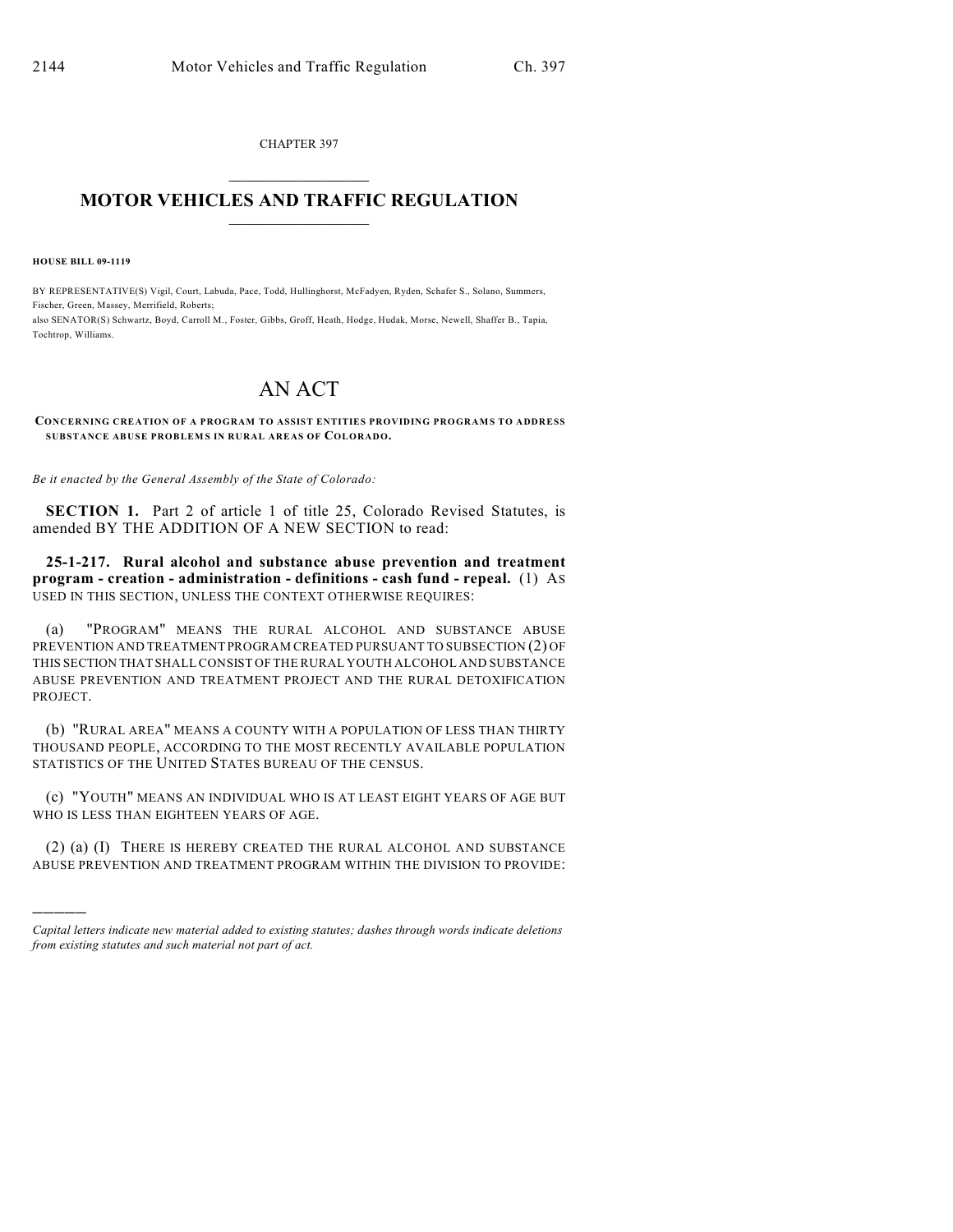(A) PREVENTION AND TREATMENT SERVICES TO YOUTH IN RURAL AREAS, WHICH SERVICES MAY INCLUDE BUT NEED NOT BE LIMITED TO PROVIDING ALTERNATIVE ACTIVITIES FOR YOUTH THROUGH THE RURAL YOUTH ALCOHOL AND SUBSTANCE ABUSE PREVENTION AND TREATMENT PROJECT; AND

(B) TREATMENT SERVICES TO PERSONS ADDICTED TO ALCOHOL OR DRUGS THROUGH THE RURAL DETOXIFICATION PROJECT.

(II) THE DIVISION SHALL ADMINISTER THE PROGRAM PURSUANT TO RULES ADOPTED BY THE STATE BOARD OF HUMAN SERVICES AS OF THE EFFECTIVE DATE OF THIS SECTION OR AS AMENDED BY THE STATE BOARD THEREAFTER.

(b) THE DIVISION SHALL INCORPORATE PROVISIONS TO IMPLEMENT THE PROGRAM INTO ITS REGULAR CONTRACTING MECHANISM FOR THE PURCHASE OF PREVENTION AND TREATMENT SERVICES PURSUANT TO SECTION 25-1-206, INCLUDING BUT NOT LIMITED TO DETOXIFICATION PROGRAMS. THE DIVISION SHALL DEVELOP A METHOD TO EQUITABLY DISTRIBUTE AND PROVIDE ADDITIONAL MONEYS THROUGH CONTRACTS TO PROVIDE FOR PREVENTION SERVICES FOR AND TREATMENT OF PERSONS IN RURAL AREAS.

(c) NOTWITHSTANDING ANY PROVISION OF THIS SECTION TO THE CONTRARY, THE DIVISION SHALL IMPLEMENT THE PROGRAM ON OR AFTER JANUARY 1, 2011, SUBJECT TO THE AVAILABILITY OF SUFFICIENT MONEYS TO OPERATE AN EFFECTIVE PROGRAM, AS DETERMINED BY THE DIVISION.

(3) (a) THERE IS HEREBY CREATED IN THE STATE TREASURY THE RURAL ALCOHOL AND SUBSTANCE ABUSE CASH FUND, REFERRED TO IN THIS SECTION AS THE "FUND", THAT SHALL CONSIST OF THE RURAL YOUTH ALCOHOL AND SUBSTANCE ABUSE PREVENTION AND TREATMENT ACCOUNT, REFERRED TO IN THIS SECTION AS THE "YOUTH ACCOUNT", AND THE RURAL DETOXIFICATION ACCOUNT, REFERRED TO IN THIS SECTION AS THE "DETOXIFICATION ACCOUNT". THE FUND SHALL BE COMPRISED OF MONEYS COLLECTED FROM SURCHARGES ASSESSED PURSUANT TO SECTIONS 18-19-103.5, 42-4-1301 (7) (d) (IV), AND 42-4-1701 (4) (f), C.R.S., WHICH MONEYS SHALL BE DIVIDED EQUALLY BETWEEN THE YOUTH ACCOUNT AND THE DETOXIFICATION ACCOUNT, AND ANY MONEYS CREDITED TO THE FUND PURSUANT TO PARAGRAPH (b) OF THIS SUBSECTION (3), WHICH MONEYS SHALL BE DIVIDED EQUALLY BETWEEN THE YOUTH ACCOUNT AND THE DETOXIFICATION ACCOUNT UNLESS THE GRANTEE OR DONOR SPECIFIES TO WHICH ACCOUNT THE GRANT, GIFT, OR DONATION SHALL BE CREDITED. THE MONEYS IN THE FUND SHALL BE SUBJECT TO ANNUAL APPROPRIATION BY THE GENERAL ASSEMBLY TO THE DIVISION FOR THE PURPOSE OF IMPLEMENTING THE PROGRAM. ALL INTEREST DERIVED FROM THE DEPOSIT AND INVESTMENT OF MONEYS IN THE FUND SHALL REMAIN IN THE FUND. ANY UNEXPENDED OR UNENCUMBERED MONEYS REMAINING IN THE FUND AT THE END OF A FISCAL YEAR SHALL REMAIN IN THE FUND AND SHALL NOT BE TRANSFERRED OR CREDITED TO THE GENERAL FUND OR ANOTHER FUND; EXCEPT THAT ANY UNEXPENDED AND UNENCUMBERED MONEYS REMAINING IN THE FUND AS OF JUNE 30, 2016, SHALL BE CREDITED TO THE GENERAL FUND.

(b) THE DIVISION IS AUTHORIZED TO ACCEPT ANY GRANTS, GIFTS, OR DONATIONS FROM ANY PRIVATE OR PUBLIC SOURCE ON BEHALF OF THE STATE FOR THE PURPOSE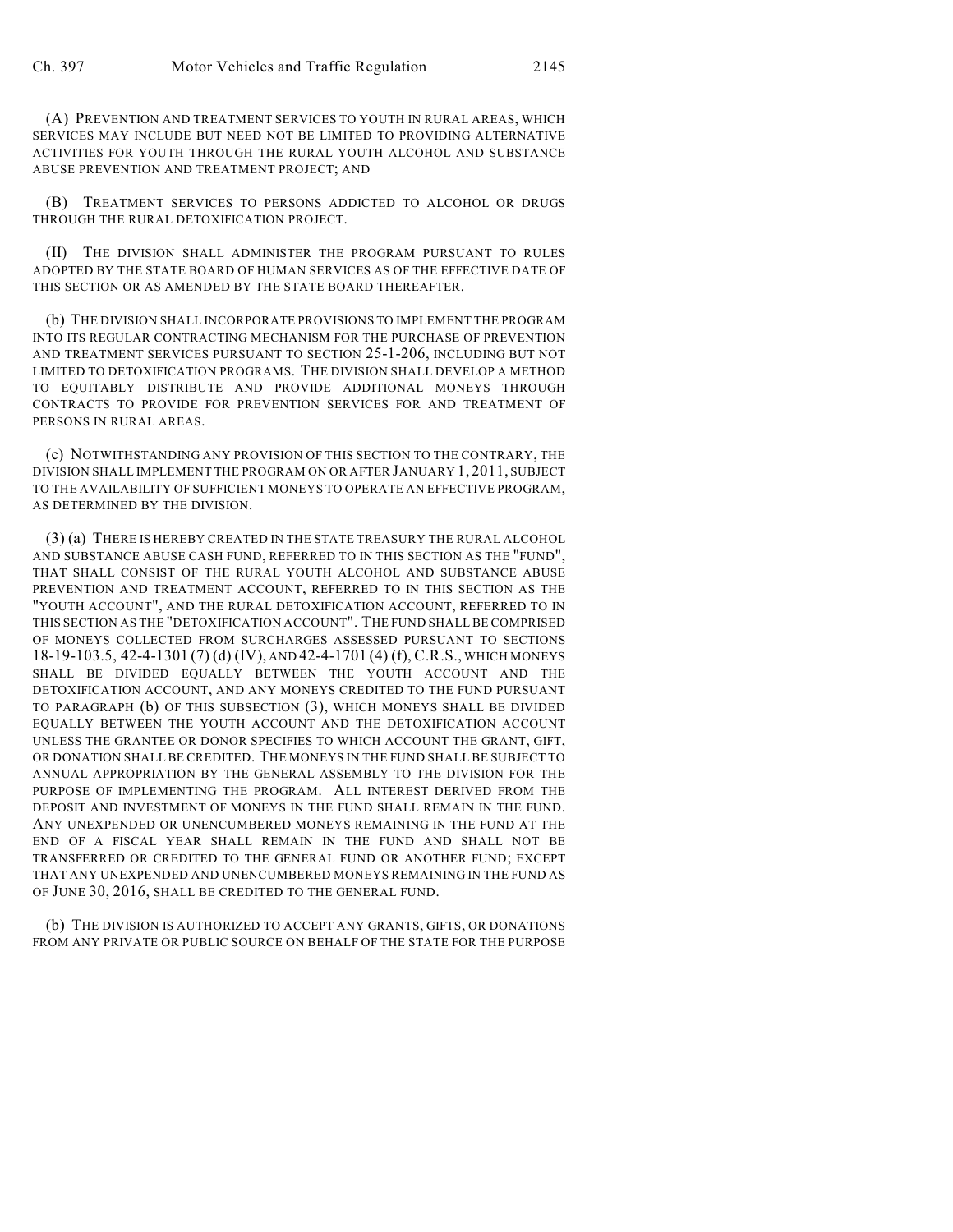OF THE PROGRAM. THE DIVISION SHALL TRANSMIT ALL PRIVATE AND PUBLIC MONEYS RECEIVED THROUGH GRANTS, GIFTS, OR DONATIONS TO THE STATE TREASURER, WHO SHALL CREDIT THE SAME TO THE FUND.

(4) (a) THIS SECTION IS REPEALED, EFFECTIVE JULY 1, 2016.

(b) PRIOR TO SUCH REPEAL, THE PROGRAM SHALL BE REVIEWED AS PROVIDED IN SECTION 24-34-104, C.R.S.

**SECTION 2.** 24-34-104 (47), Colorado Revised Statutes, is amended BY THE ADDITION OF A NEW PARAGRAPH to read:

**24-34-104. General assembly review of regulatory agencies and functions for termination, continuation, or reestablishment.** (47) The following agencies, functions, or both, shall terminate on July 1, 2016:

(c) THE RURAL ALCOHOL AND SUBSTANCE ABUSE PREVENTION AND TREATMENT PROGRAM CREATED PURSUANT TO SECTION 25-1-217, C.R.S., WITHIN THE DIVISION OF ALCOHOL AND DRUG ABUSE IN THE DEPARTMENT OF HUMAN SERVICES.

**SECTION 3.** 42-4-1301 (7) (d), Colorado Revised Statutes, is amended BY THE ADDITION OF A NEW SUBPARAGRAPH to read:

**42-4-1301. Driving under the influence - driving while impaired - driving with excessive alcoholic content - definitions - penalties - repeal.** (7) **Penalties.** (d) In addition to the penalties prescribed in this subsection (7):

(IV) (A) PERSONS CONVICTED OF DUI,DUI PER SE, DWAI, AND HABITUAL USER, ARE SUBJECT TO AN ADDITIONAL PENALTY SURCHARGE OF NOT LESS THAN ONE DOLLAR AND NOT MORE THAN TEN DOLLARS FOR PROGRAMS TO ADDRESS ALCOHOL AND SUBSTANCE ABUSE PROBLEMS AMONG PERSONS IN RURAL AREAS. THE MINIMUM PENALTY SURCHARGE SHALL BE MANDATORY, AND THE COURT SHALL HAVE NO DISCRETION TO SUSPEND OR WAIVE THE SURCHARGE; EXCEPT THAT THE COURT MAY SUSPEND OR WAIVE THE SURCHARGE FOR A DEFENDANT DETERMINED BY THE COURT TO BE INDIGENT. ANY MONEYS COLLECTED FOR THE SURCHARGE SHALL BE TRANSMITTED TO THE STATE TREASURER, WHO SHALL CREDIT THE SAME TO THE RURAL ALCOHOL AND SUBSTANCE ABUSE CASH FUND CREATED IN SECTION 25-1-217 (3), C.R.S.

(B) THIS SUBPARAGRAPH (IV) IS REPEALED, EFFECTIVE JULY 1, 2016, UNLESS THE GENERAL ASSEMBLY EXTENDS THE REPEAL OF THE RURAL ALCOHOL AND SUBSTANCE ABUSE PREVENTION AND TREATMENT PROGRAM CREATED IN SECTION 25-1-217, C.R.S.

**SECTION 4.** 42-4-1701 (4), Colorado Revised Statutes, is amended BY THE ADDITION OF A NEW PARAGRAPH to read:

**42-4-1701. Traffic offenses and infractions classified - penalties - penalty and surcharge schedule - repeal.** (4) (f) (I) IN ADDITION TO THE SURCHARGE SPECIFIED IN SUB-SUBPARAGRAPH (N) OF SUBPARAGRAPH (I) OF PARAGRAPH (a) OF THIS SUBSECTION (4), AN ADDITIONAL SURCHARGE OF FIVE DOLLARS SHALL BE ASSESSED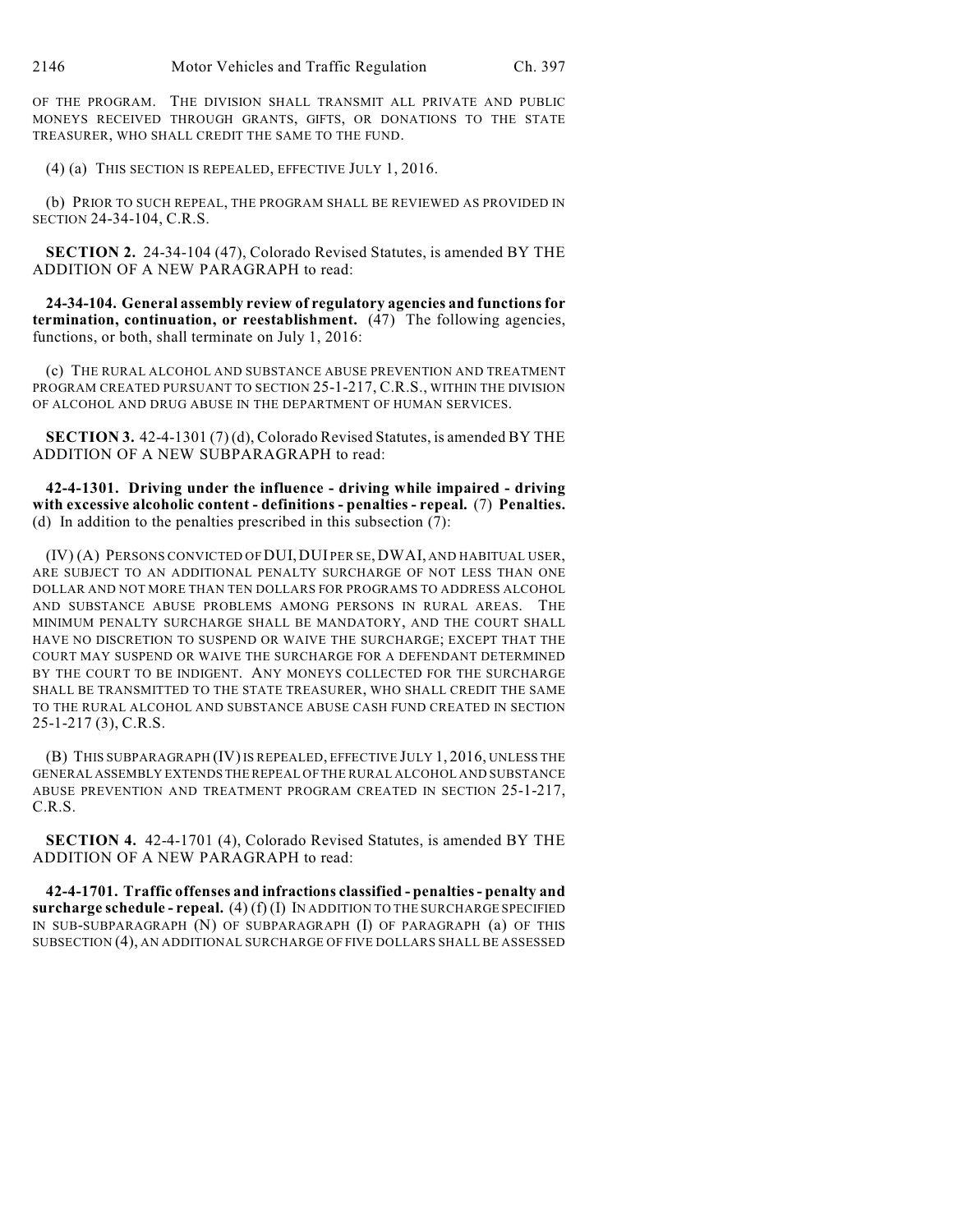FOR A VIOLATION OF SECTION 42-4-1301 (2) (a.5). MONEYS COLLECTED PURSUANT TO THIS PARAGRAPH (f) SHALL BE TRANSMITTED TO THE STATE TREASURER WHO SHALL DEPOSIT SUCH MONEYS IN THE RURAL ALCOHOL AND SUBSTANCE ABUSE CASH FUND CREATED IN SECTION 25-1-217 (3),C.R.S., WITHIN FOURTEEN DAYS AFTER THE END OF EACH QUARTER, TO BE USED FOR THE PURPOSES SET FORTH IN SECTION 25-1-217, C.R.S.

(II) IF THE ADDITIONAL SURCHARGE IS COLLECTED BY A COUNTY COURT, THE ADDITIONAL SURCHARGE SHALL BE SIX DOLLARS OF WHICH ONE DOLLAR SHALL BE RETAINED BY THE COUNTY AND THE REMAINING FIVE DOLLARS SHALL BE TRANSMITTED TO THE STATE TREASURER AND CREDITED TO THE RURAL ALCOHOL AND SUBSTANCE ABUSE CASH FUND CREATED IN SECTION 25-1-217 (3), C.R.S., WITHIN FOURTEEN DAYS AFTER THE END OF EACH QUARTER, TO BE USED FOR THE PURPOSES SET FORTH IN SECTION 25-1-217, C.R.S.

(III) THIS PARAGRAPH (f) IS REPEALED, EFFECTIVE JULY 1, 2016, UNLESS THE GENERAL ASSEMBLY EXTENDS THE REPEAL OF THE RURAL ALCOHOL AND SUBSTANCE ABUSE PREVENTION AND TREATMENT PROGRAM CREATED IN SECTION 25-1-217, C.R.S.

**SECTION 5.** 18-19-102 (1), Colorado Revised Statutes, is amended, and the said 18-19-102 is further amended BY THE ADDITION OF A NEW SUBSECTION, to read:

**18-19-102. Definitions.** As used in this article, unless the context otherwise requires:

(1) "Convicted" and "conviction" means a plea of guilty, including a plea of guilty entered pursuant to a deferred sentence undersection 18-1.3-102, or a verdict of guilty by a judge or jury, and includes a plea of no contest accepted by the court. "ALCOHOL- OR DRUG-RELATED OFFENDER" MEANS A PERSON CONVICTED OF ANY OF THE FOLLOWING OFFENSES OR OF ATTEMPT TO COMMIT ANY OF THE FOLLOWING OFFENSES:

(a) VIOLATION OF A PROTECTION ORDER AS DESCRIBED IN SECTION 18-1-1001 (4), IF THE PROTECTION ORDER PROHIBITED THE POSSESSION OR CONSUMPTION OF ALCOHOL OR CONTROLLED SUBSTANCES AND THE VIOLATION RELATED TO SUCH PROVISIONS;

(b) VEHICULAR HOMICIDE AS DESCRIBED IN SECTION 18-3-106 (1) (b);

(c) VEHICULAR ASSAULT AS DESCRIBED IN SECTION 18-3-205 (1) (b);

(d) BRINGING ALCOHOL BEVERAGES INTO THE MAJOR LEAGUE STADIUM AS DESCRIBED IN SECTION  $18-9-123$  (1) (a) (I); OR

(e) ILLEGAL POSSESSION OR CONSUMPTION OF ETHYL ALCOHOL BY AN UNDERAGE PERSON AS DESCRIBED IN SECTION 18-13-122.

(1.5) "CONVICTED" AND "CONVICTION" MEANS A PLEA OF GUILTY, INCLUDING A PLEA OF GUILTY ENTERED PURSUANT TO A DEFERRED SENTENCE UNDER SECTION